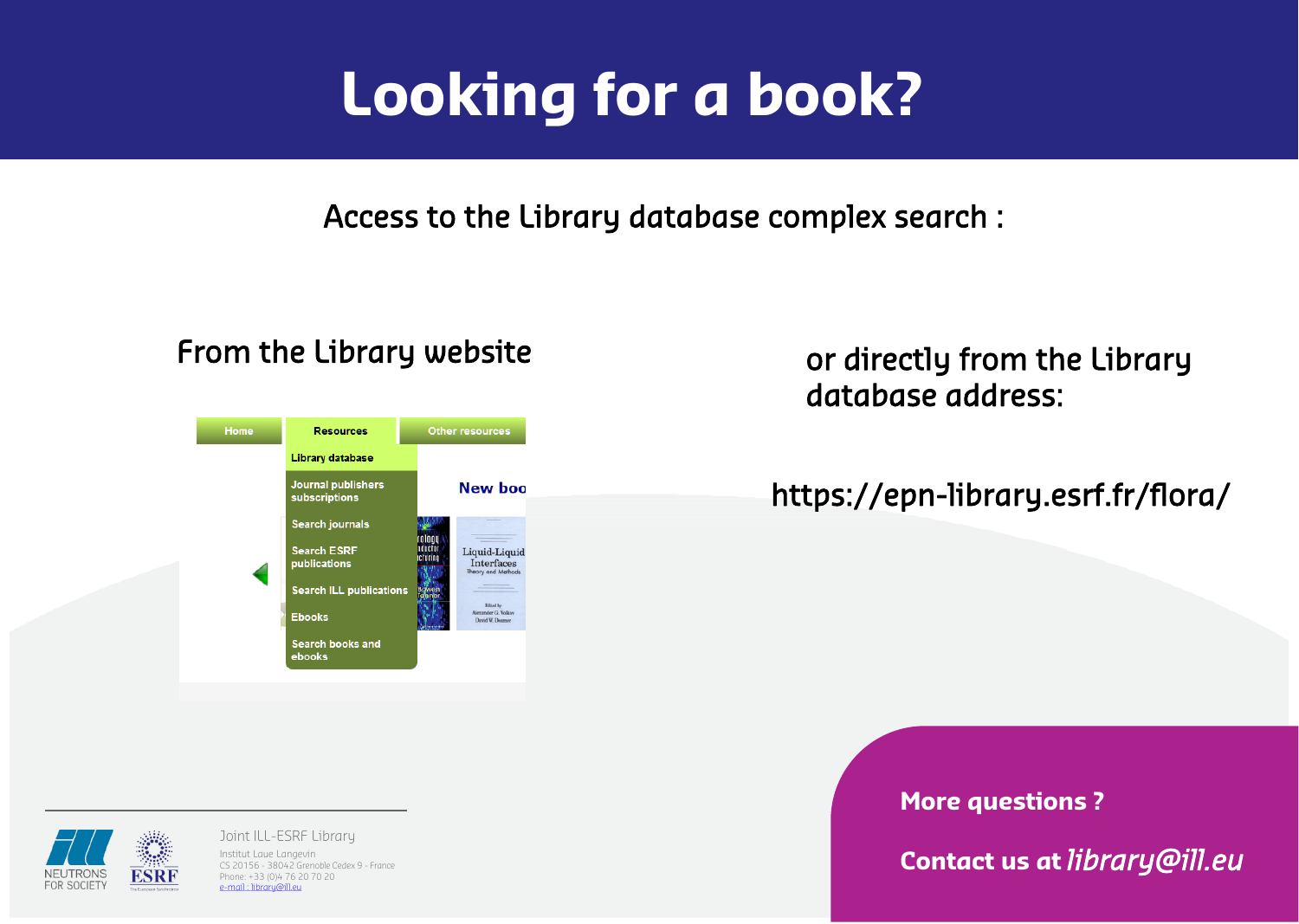## **More questions ?**

## **Contact us at** *library@ill.eu*

# **Looking for a book?**



|    | <b>Enter Clear Reques</b> |  |
|----|---------------------------|--|
|    |                           |  |
|    |                           |  |
|    |                           |  |
|    |                           |  |
|    |                           |  |
|    |                           |  |
| 1" |                           |  |
|    |                           |  |
|    |                           |  |
|    |                           |  |
|    |                           |  |
|    |                           |  |

Among several search categories you can specify a shelf mark in the 'Complex search'. Please use the auto-completion: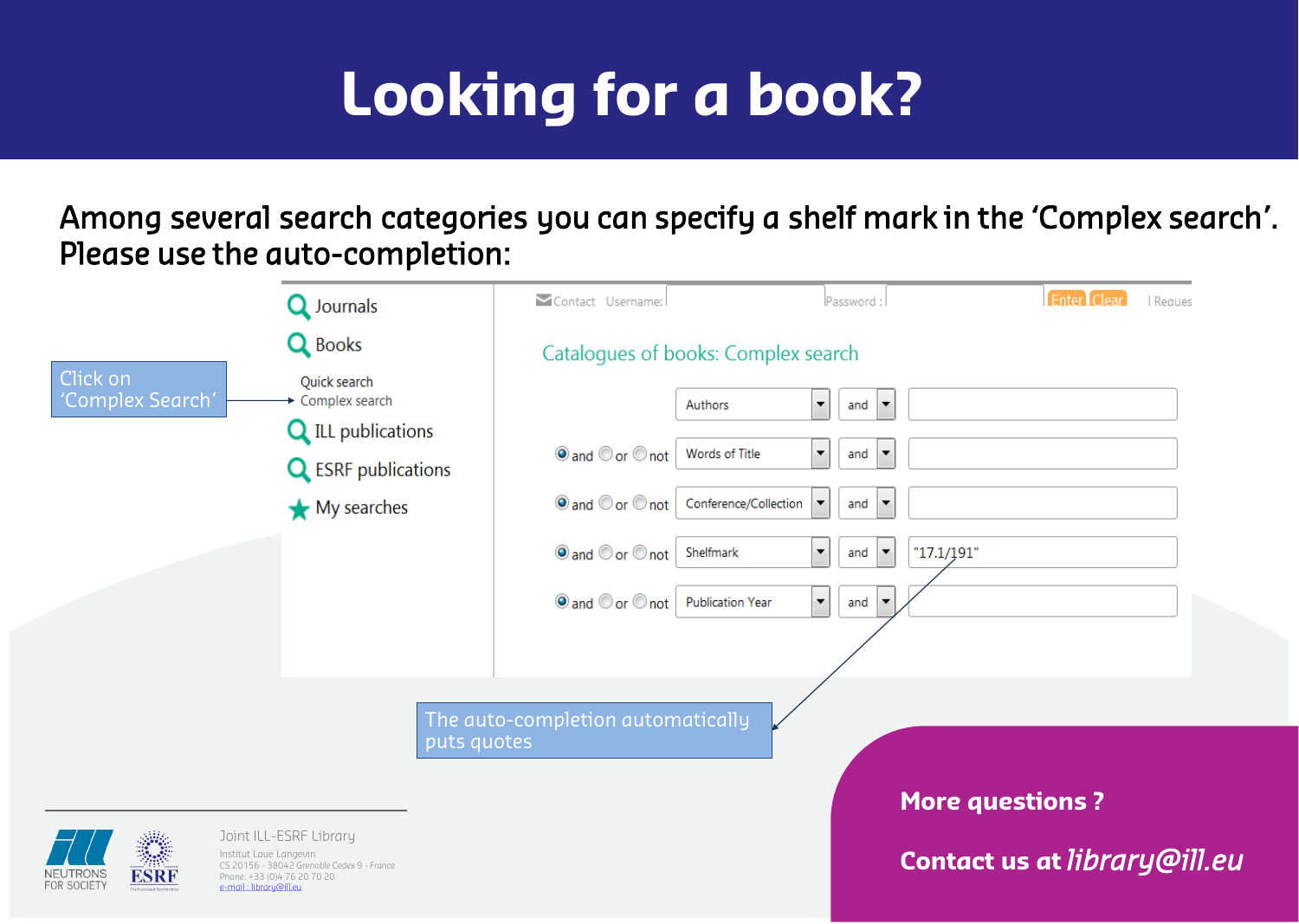e-mail : [libr](mailto:library@ill.eu)[ary@ill.eu](mailto:ary@ill.eu)

**FOR SOCIETY** 

# $\mathcal{N}_{\mathcal{A}}$

## **More questions ?**

## **Contact us at** *library@ill.eu*



# **Looking for a book?**

# When the list of results is displayed, you can :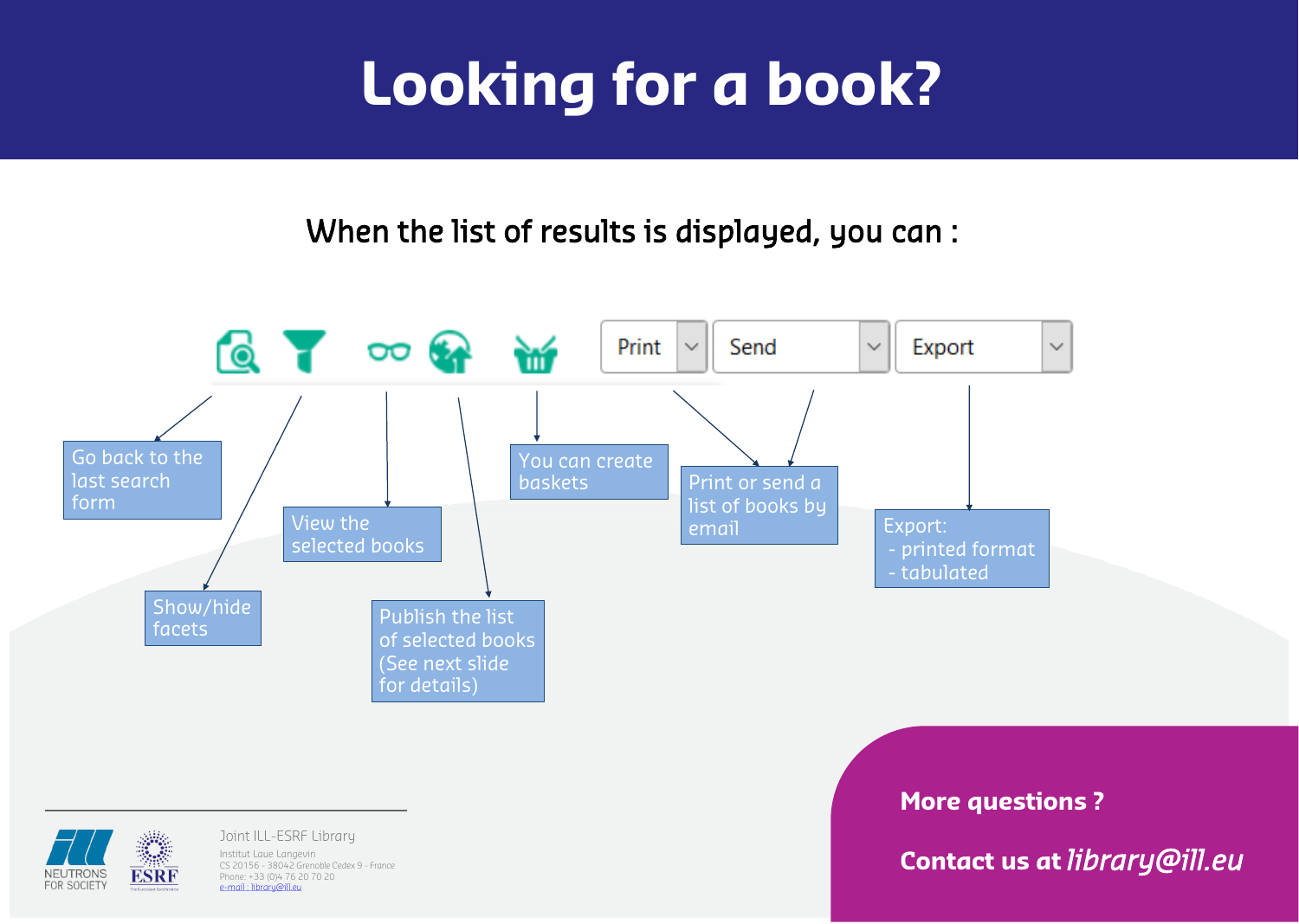Joint ILL-ESRF Library Institut Laue Langevin CS 20156 - 38042 Grenoble Cedex 9 - France Phone: +33 (0)4 76 20 70 20 e-mail : [libr](mailto:library@ill.eu)[ary@ill.eu](mailto:ary@ill.eu)



## **More questions ?**

## **Contact us at** *library@ill.eu*

# **Looking for a book?**



• Get a TXT file:

## Publish records

Select category

Select template

| Export - Tabbed                       |  |
|---------------------------------------|--|
| exp_NOTICES_opac - Publication NOTICE |  |

• Get a PDF file:

## Publish records

Select category

Select template

 $\blacktriangledown$ References and record export  $\ddot{\phantom{1}}$ Books and copies PDF

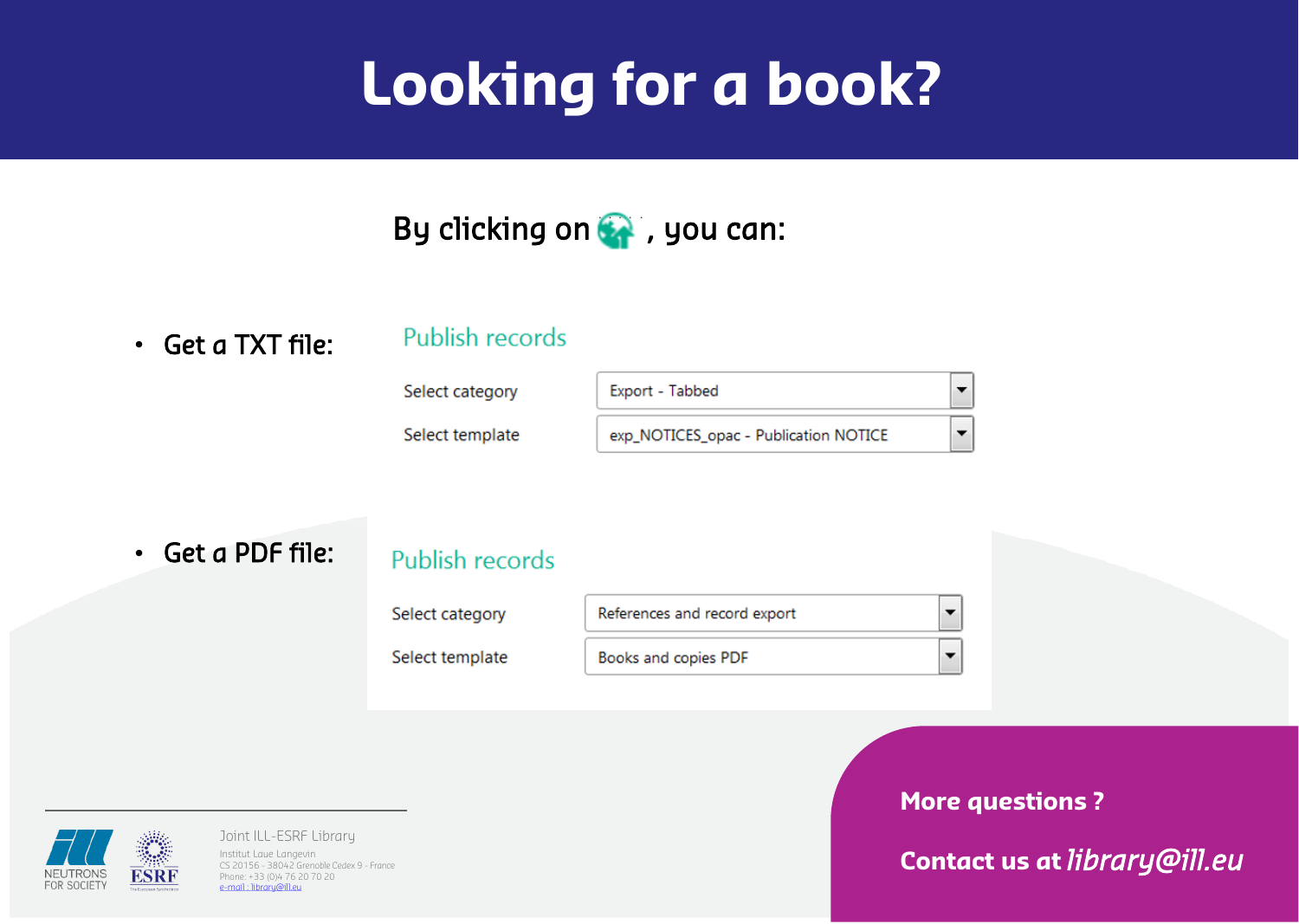Joint ILL-ESRF Library

Institut Laue Langevin CS 20156 - 38042 Grenoble Cedex 9 - France Phone: +33 (0)4 76 20 70 20 e-mail : [libr](mailto:library@ill.eu)[ary@ill.eu](mailto:ary@ill.eu)

# **More questions ?**

**Contact us at** *library@ill.eu*

# **Looking for a book?**

- There are maximum 100 results per page.
- You can select all results per page for all pages and use the icons on the previous slide:

|                                           | Print<br>∞                                                                                                                                                                                                                                                                                                                                                  | 100<br>Records per page<br>Send<br>Export                                                                                                                                                            |
|-------------------------------------------|-------------------------------------------------------------------------------------------------------------------------------------------------------------------------------------------------------------------------------------------------------------------------------------------------------------------------------------------------------------|------------------------------------------------------------------------------------------------------------------------------------------------------------------------------------------------------|
|                                           | 10<br>Items by category                                                                                                                                                                                                                                                                                                                                     | $\overline{\mathord{\hspace{1pt}\text{--}\hspace{1pt}} }$ Select all<br># Ascending sort :<br>ft Descending                                                                                          |
| To select all books                       | Document type<br>1999(27)<br>$\Box$ COLLECTION (25)<br>$\Box$ CONFERENCE IN A BOOK (19)                                                                                                                                                                                                                                                                     | Fishman R.S. Fernandez-Baca J.A. Room T. - IOP Concise Physics -Spin-Wave Theory and its applications to neutron scattering and TH<br>$\checkmark$<br>spectroscopy - 2018 - 17.1/293 -               |
| on each page                              | <br>Support<br>$\Box$ ebook (10)<br>$\Box$ papier (103)<br>Date<br>$\Box$ 1986 (7)<br>$\Box$ 2000 (6)<br>$\Box$ 1992 (5)<br>$\cdots$<br>Author<br>$\Box$ LOVESEY S.W. (11)<br>$\Box$ FURRER A. (9)<br>$\Box$ HOHLER G. (5)<br>$\cdots$<br>Publisher<br>$\Box$ NORTH-HOLLAND (14)<br>$\Box$ OXFORD UNIVERSITY PRESS (14)<br>SPRINGER VERLAG (11)<br>$\cdots$ | 2 M Paul A. - Springer Verlag -Low-angle polarized neutron and X-ray scattering from magnetic nanolayers and nanostructures - 2017 - 0                                                               |
|                                           |                                                                                                                                                                                                                                                                                                                                                             | Fernandez-Alonso F. Price D.L. - Academic Press -Neutron scattering - Applications in biology, chemistry, and materials science - 201<br>$\checkmark$<br>3 <sup>7</sup><br>$17.2/115 -$              |
|                                           |                                                                                                                                                                                                                                                                                                                                                             | 4 Z Lu X. - Springer -Phase diagram and magnetic excitations of BaFe2-xNixAs2: A neutron scattering study - 2017 - 17.2/117 -                                                                        |
|                                           |                                                                                                                                                                                                                                                                                                                                                             | □ Fritzsche H. Huot J. Fruchart D. - Springer -Neutron Scattering and other nuclear techniques for hydrogen in materials - 2016 - 17.2/<br>5 <sub>1</sub>                                            |
|                                           |                                                                                                                                                                                                                                                                                                                                                             | 6 Ø Price D.L. Fernandez-Alonso F. - Academic Press -Elsevier -Neutron scattering - Magnetic and quantum phenomena - 2016 - 17.9/45                                                                  |
|                                           | Collection<br>$\Box$ PHYSICA B (13)<br>$\Box$ OXFORD SERIES ON NEUTRON SC (5)<br>$\Box$ SPRINGER TRACTS IN MODERN P (5)                                                                                                                                                                                                                                     | Svergun D.I. Koch M.H.J. Timmins P.A. May R.P. - Oxford University Press -Sx<br>macromolecules - 2013 - 17.1/264 -<br>all angle X-ray and neutron se<br>ing from solutions of<br>$\overline{\smile}$ |
|                                           | $\ddotsc$                                                                                                                                                                                                                                                                                                                                                   | of $2^{\bullet}$<br>Page $\begin{vmatrix} 1 \end{vmatrix}$<br>105 (Total: 105) 44                                                                                                                    |
|                                           |                                                                                                                                                                                                                                                                                                                                                             |                                                                                                                                                                                                      |
| Number of results                         |                                                                                                                                                                                                                                                                                                                                                             |                                                                                                                                                                                                      |
|                                           |                                                                                                                                                                                                                                                                                                                                                             | More o                                                                                                                                                                                               |
| Joint II I - FSRE Libraru<br><b>Alike</b> |                                                                                                                                                                                                                                                                                                                                                             |                                                                                                                                                                                                      |



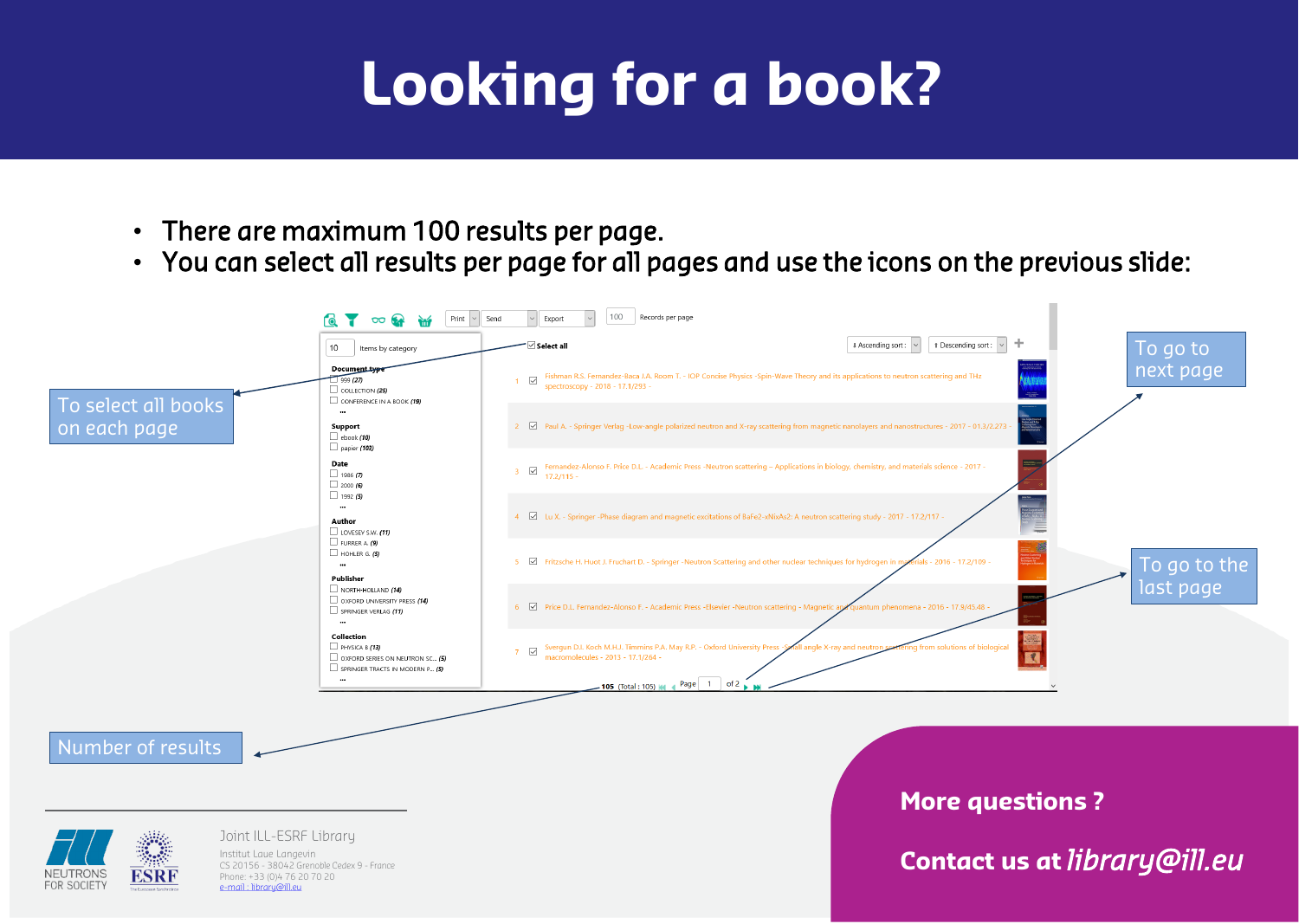Joint ILL-ESRF Library

Institut Laue Langevin CS 20156 - 38042 Grenoble Cedex 9 - France Phone: +33 (0)4 76 20 70 20 e-mail : [libr](mailto:library@ill.eu)[ary@ill.eu](mailto:ary@ill.eu)

## **More questions ?**

**Contact us at** *library@ill.eu*

| ft Descending sort:<br>nt :         |   |  |
|-------------------------------------|---|--|
| eutron scattering and THz           |   |  |
| anostructures - 2017 - 01.3/2.273 - |   |  |
| d materials science - 2017 -        | ® |  |
| $17 - 17.2/117 -$                   |   |  |
| materials - 2016 - 17.2/109 -       |   |  |
| iomena - 2016 - 17.9/45.48 -        | ⊛ |  |

 $\blacksquare$ 

# **Looking for a book?**

# When you have viewed a book, it appears in green in the list:



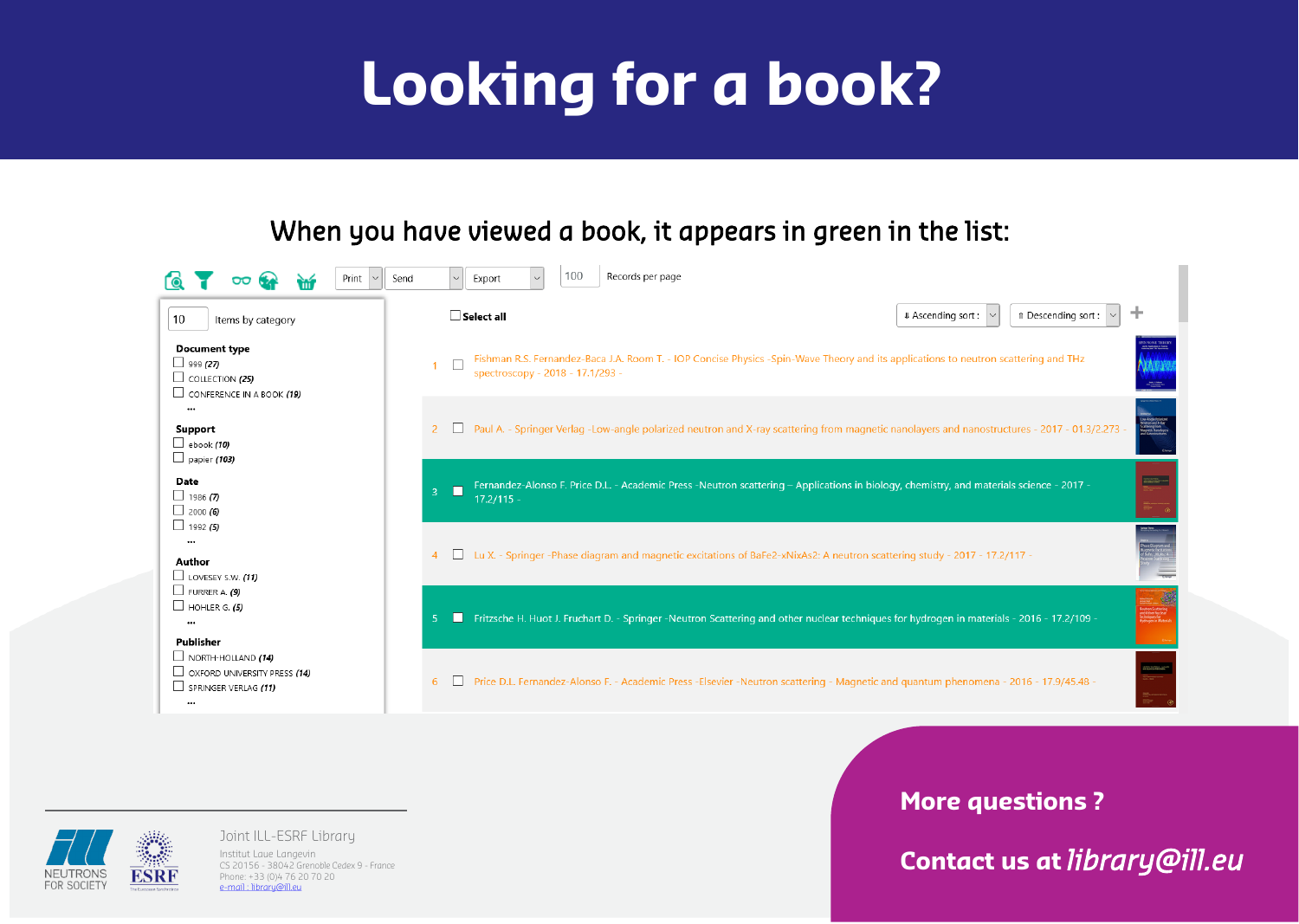Joint ILL-ESRF Library Institut Laue Langevin CS 20156 - 38042 Grenoble Cedex 9 - France Phone: +33 (0)4 76 20 70 20 e-mail : [libr](mailto:library@ill.eu)[ary@ill.eu](mailto:ary@ill.eu)

| Enter Cle                |  |
|--------------------------|--|
|                          |  |
|                          |  |
|                          |  |
|                          |  |
| s                        |  |
|                          |  |
|                          |  |
|                          |  |
| e la physique, September |  |

# **More questions ? Contact us at** *library@ill.eu*

# **Looking for a book?**

# Log-in to the Library catalogue



## To be able to:

- Create your personal baskets and queries
- Ask the library to put a book aside
- Reserve a book

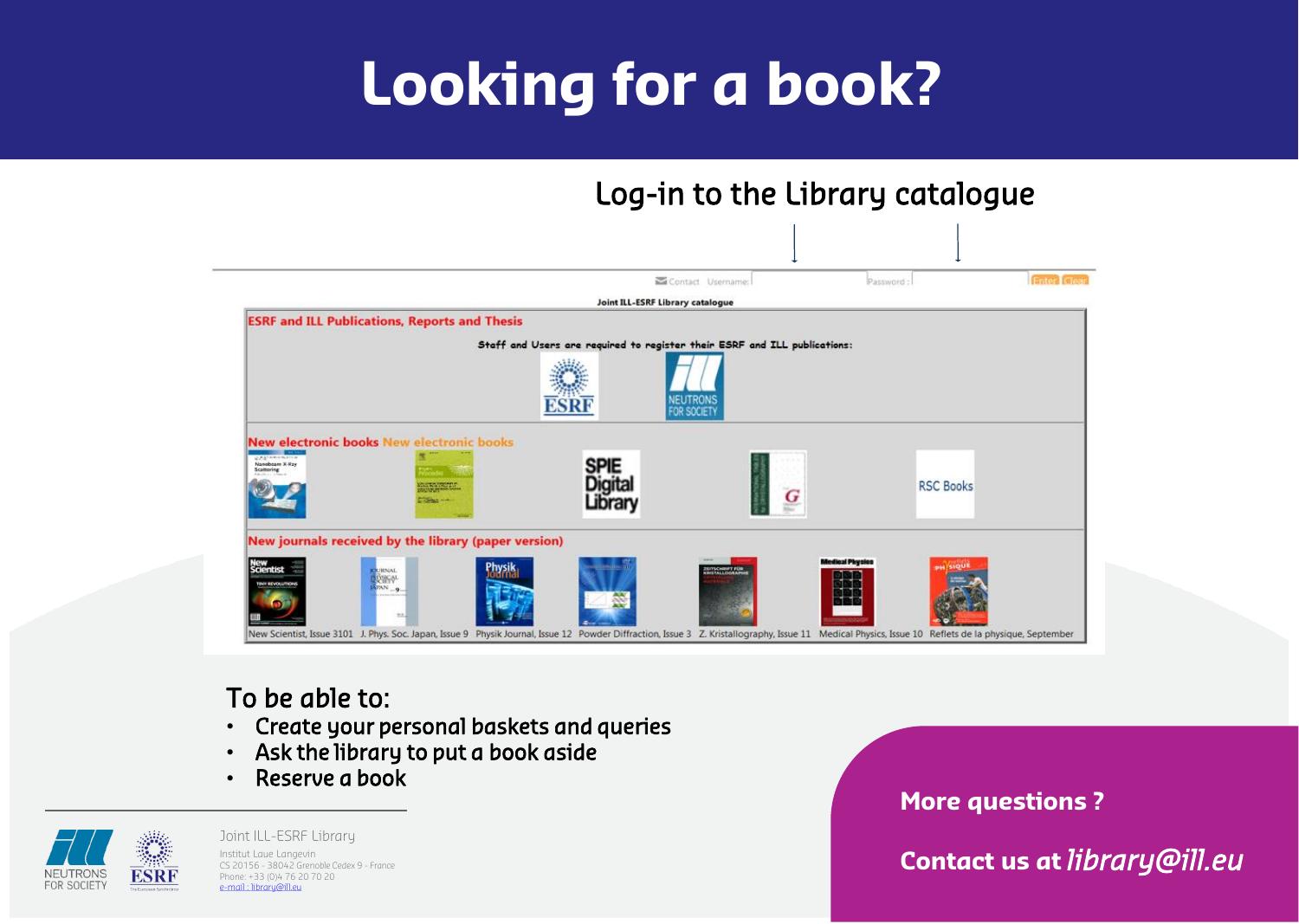Institut Laue Langevin

CS 20156 - 38042 Grenoble Cedex 9 - France Phone: +33 (0)4 76 20 70 20 e-mail : [libr](mailto:library@ill.eu)[ary@ill.eu](mailto:ary@ill.eu)





**Contact us at** *library@ill.eu*

# **Looking for a book?**

# Ask the library to put a book aside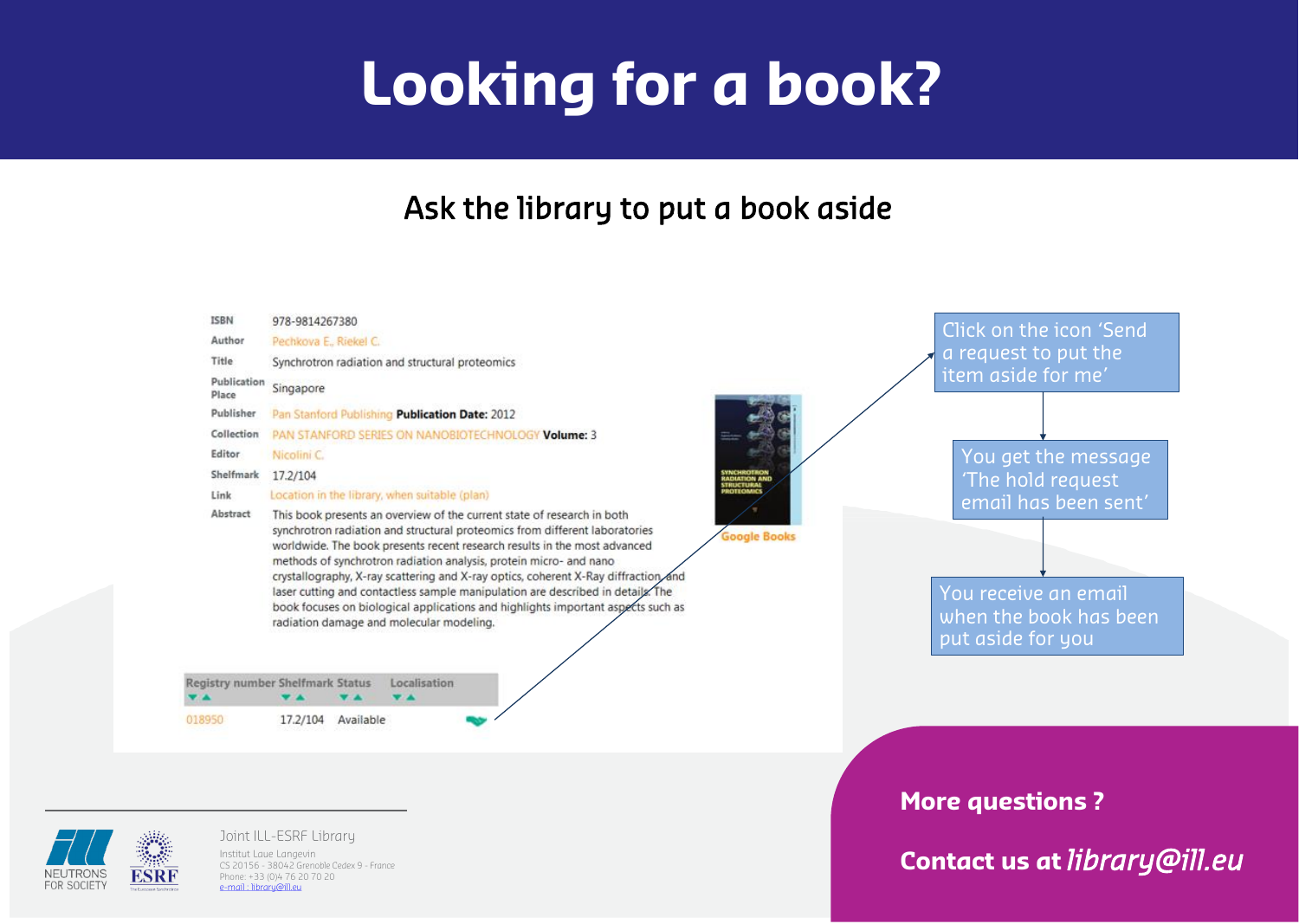# **Looking for a book?**



You would like to reserve a book, which is already borrowed:

FOR SOCIETY